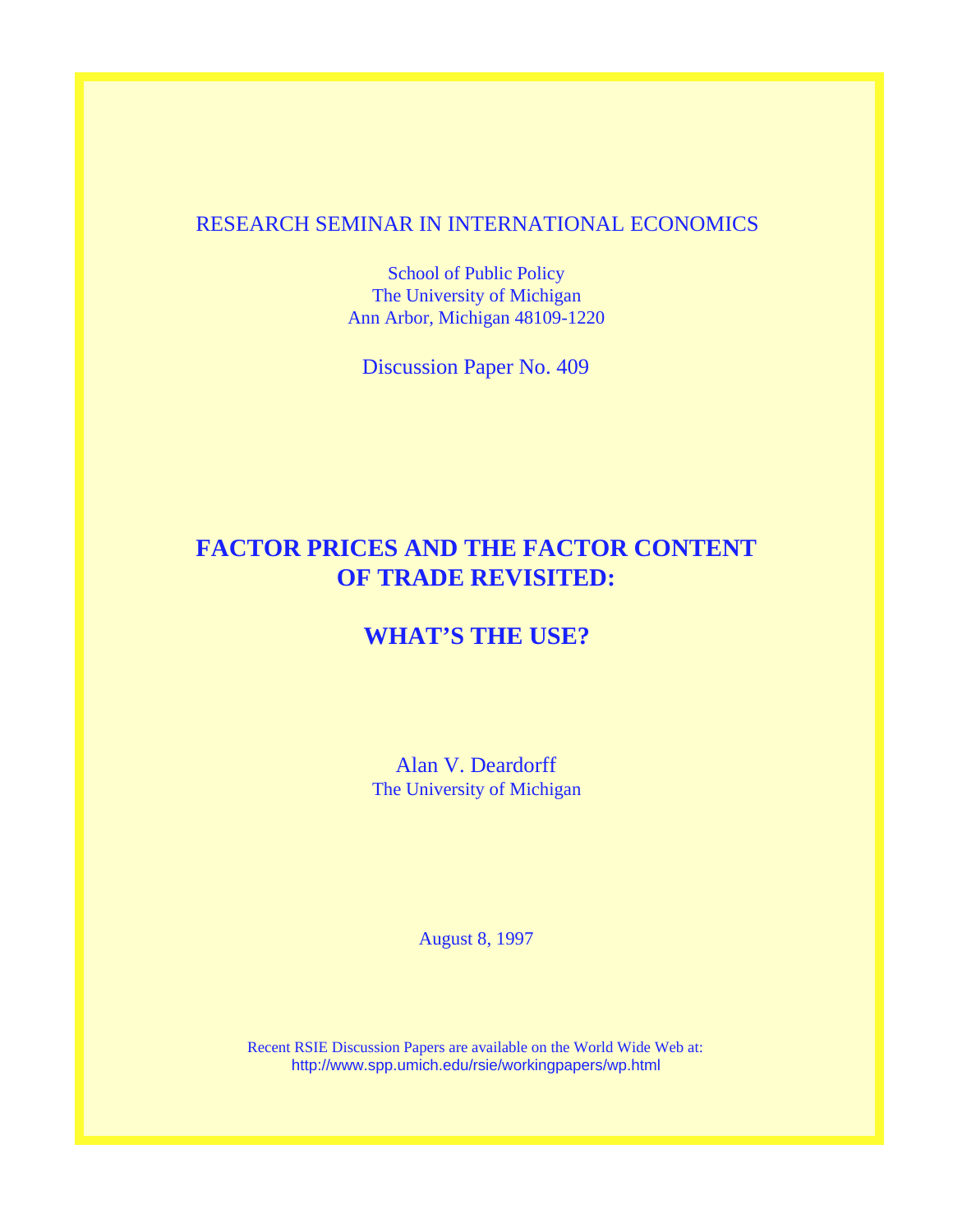# **Factor Prices and the Factor Content of Trade Revisited: What's the Use?**

**Alan V. Deardorff**

**The University of Michigan**

Paper prepared for a conference, "Responses to International Liberalization" Christchurch, New Zealand, August 25-27, 1997.

August 8, 1997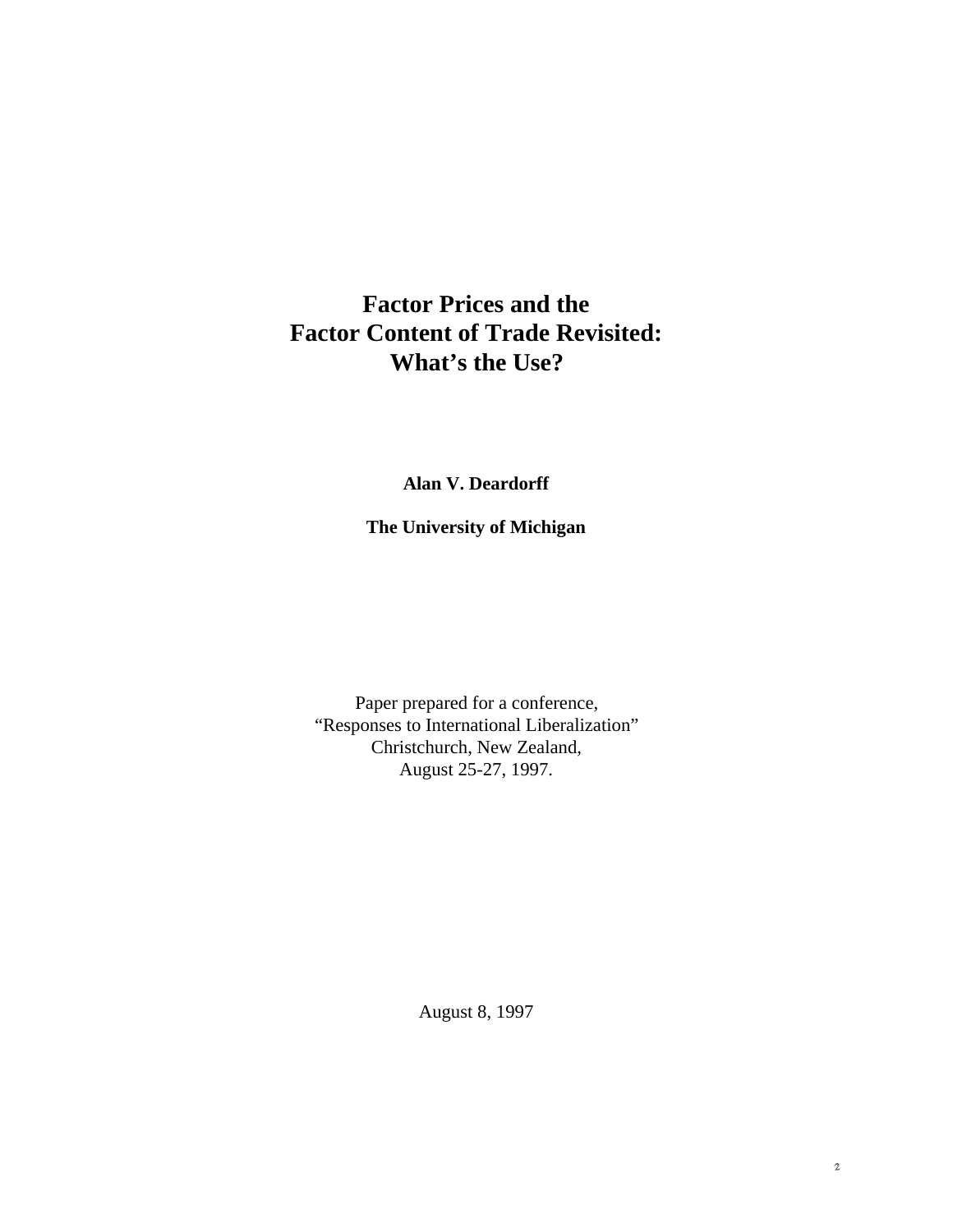Paper: use.doc

## **ABSTRACT**

## **Factor Prices and the Factor Content of Trade Revisited: What's the Use?**

## **Alan V. Deardorff**

#### **The University of Michigan**

This paper examines the usefulness of a result of Deardorff and Staiger (1988), who showed that the factor content of trade can be interpreted under certain assumptions as indicating the nature of the factor price adjustments that can, in a specified sense, be attributed to that trade. This paper elaborates on the sense in which this result says anything about the factor market effects of trade. It also examines several of the assumptions that were used by Deardorff and Staiger to determine whether they can be relaxed. These include the assumption, used for only one of Deardorff and Staiger's several results, of Cobb-Douglas technology, which is shown to be easily extended to Constant Elasticity of Substitution. Also examined is the assumption of nonspecialization, or that all imported goods are produced or producable in the domestic economy. With Cobb-Douglas technology that assumption is shown not to be needed. With more general technology, however, the presence of non-competing imports requires a reinterpretation of the factor content of trade. Whereas without noncompeting imports, trade itself is analogous, in terms of its effects on factor markets, to a change in factor endowments equal to the factor content of trade, with noncompeting imports trade has an additional effect analogous to a Hicks-neutral technological improvement enabling those noncompeting imports to be produced competitively.

**Keywords:** Factor Content of Trade **Correspondence:** Trade and Wages

Alan V. Deardorff **JEL Subject Code:** F11 Department of Economics University of Michigan Ann Arbor, MI 48109-1220

> Tel. 313-764-6817 Fax. 313-763-9181 E-mail: alandear@umich.ed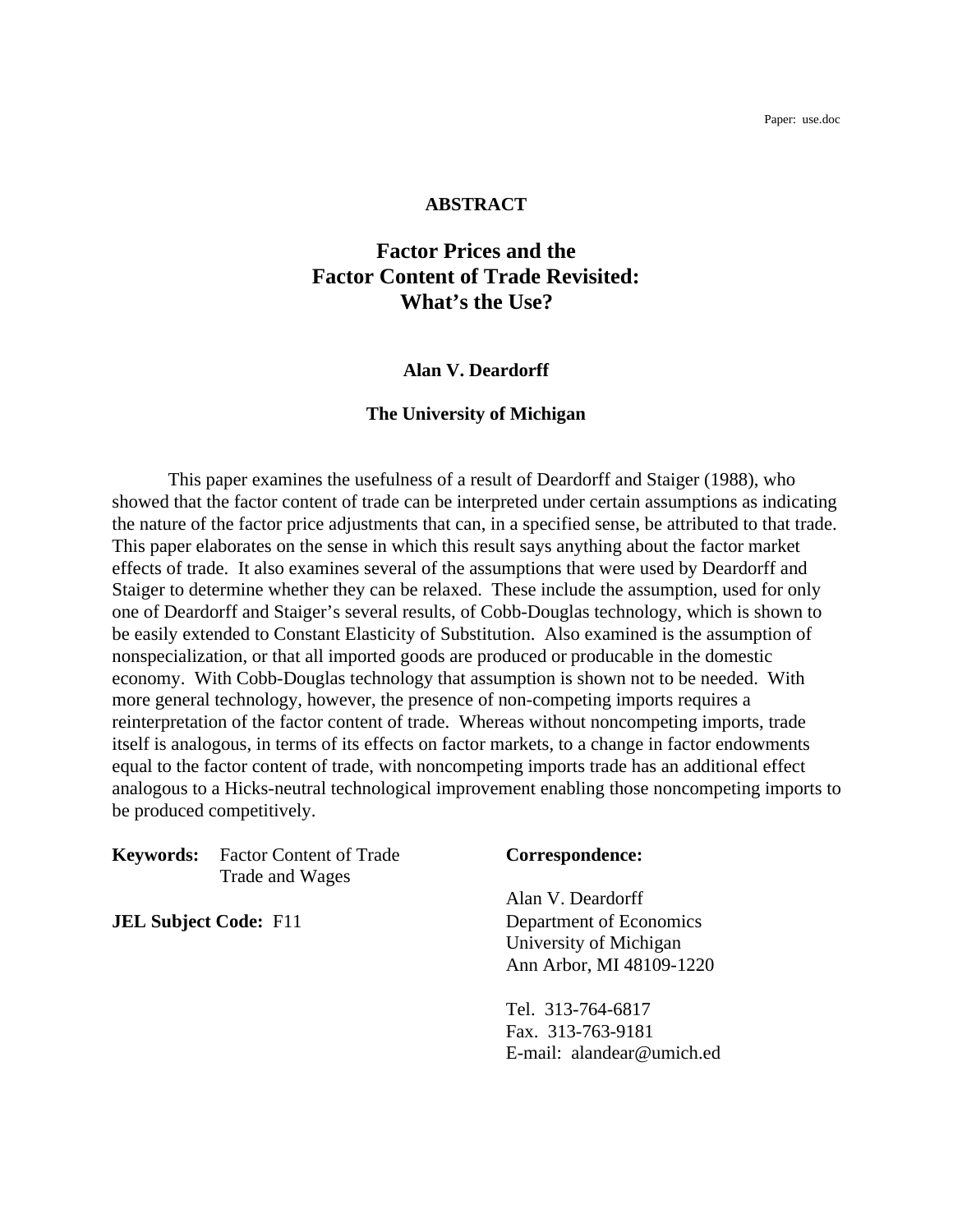## **Factor Prices and the Factor Content of Trade Revisited: What's the Use?**

## **Alan V. Deardorff The University of Michigan**

## **I. Introduction**

A few years ago, Bob Staiger and I, in Deardorff and Staiger (1988) (D-S), derived some curious little results from versions of a generalized Heckscher-Ohlin (H-O) trade model concerning the relationship between the factor content of trade and associated changes in factor prices. A few years later, first several labor economists, then trade economists, began to try to account empirically for the 1980s rise in the relative wage of skilled labor compared to unskilled labor in the United States. They paid particular attention initially to the possibility that changes in trade or trade policy might explain this rise, along the lines of the Stolper-Samuelson Theorem. One technique was to measure the skilled and unskilled labor embodied in the trade – its factor content – and then compare this to quantities in the relevant factor markets. Only after this technique, which was used first by labor economists, was criticized by trade economists as having no theoretical basis, was it noticed that the D-S result did in fact provide such a rationale.

However, Ed Leamer (1996) has disagreed, arguing that the D-S result was almost completely useless for this purpose. I will suggest that he spoke too soon. I agree that the D-S result should be used only with care and that some writers have gone way too far in using factor content to infer factor-market "effects" of trade when the true culprit could easily lie elsewhere, and I have tried to say as much in Deardorff and Hakura (1995). But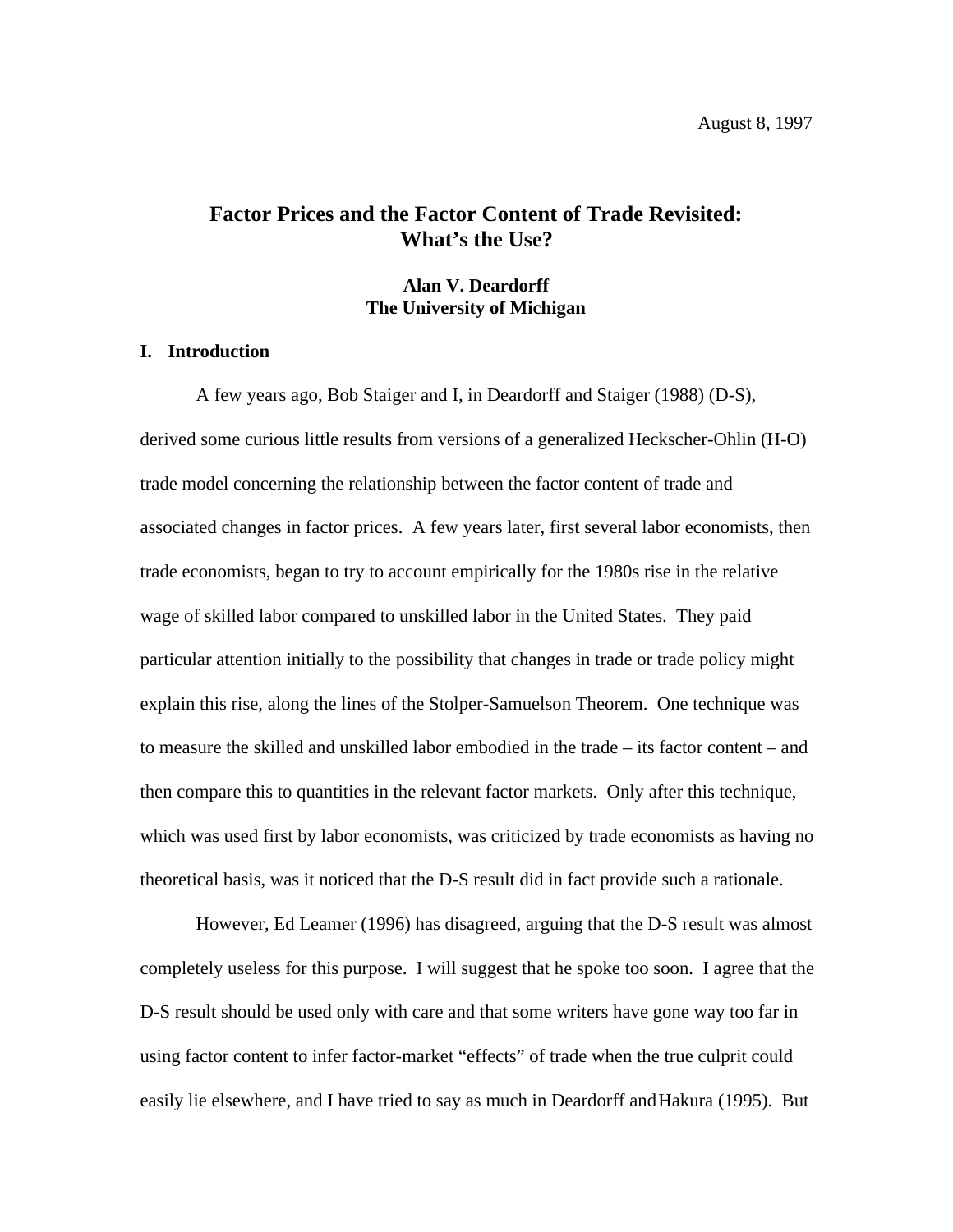Leamer's objections to the assumptions needed for factor content to be meaningful can easily be addressed, and I do so here.

I will review the D-S results in Section II, emphasizing what I agree are their limitations. However, these limitations do not include, in my view, three assumptions that Leamer originally identified as needed for their validity: balanced trade, Cobb-Douglas technology, and nonspecialization. I dispense with balanced trade also in Section II, since it was not in fact used in the D-S derivations, although our handling of that issue was evidently unclear. In Section III I turn to the Cobb-Douglas assumption that we used for our strongest result: an explicit solution of a model for factor prices in terms of the factor content of trade. This can easily be generalized to a constantelasticity-of-substitution (CES) technology with a common elasticity of substitution for all production and consumption. Leamer may not like this much better, but I suspect that some readers will find this to be an improvement.

In Section IV I address what I regard as the more serious problem, the assumption of non-specialization. Since in other work of my own I have often stressed the importance of the alternative H-O case of specialization and the absence of factor price equalization (FPE), which I believe to be a better approximation to global reality than FPE, I too have been concerned that the factor content of trade might be of little use in reality for this and other purposes. Indeed, I have wondered why others were so willing to assume FPE in tests of the Heckscher-Ohlin Theorem using the Heckscher-Ohlin-Vanek version of it, as in Bowen, Leamer and Sveikauskas (1987).

Indeed, it turns out that with general technology the presence of non-competing imports does require a reinterpretation of the factor content of trade. As discussed in

 $\overline{5}$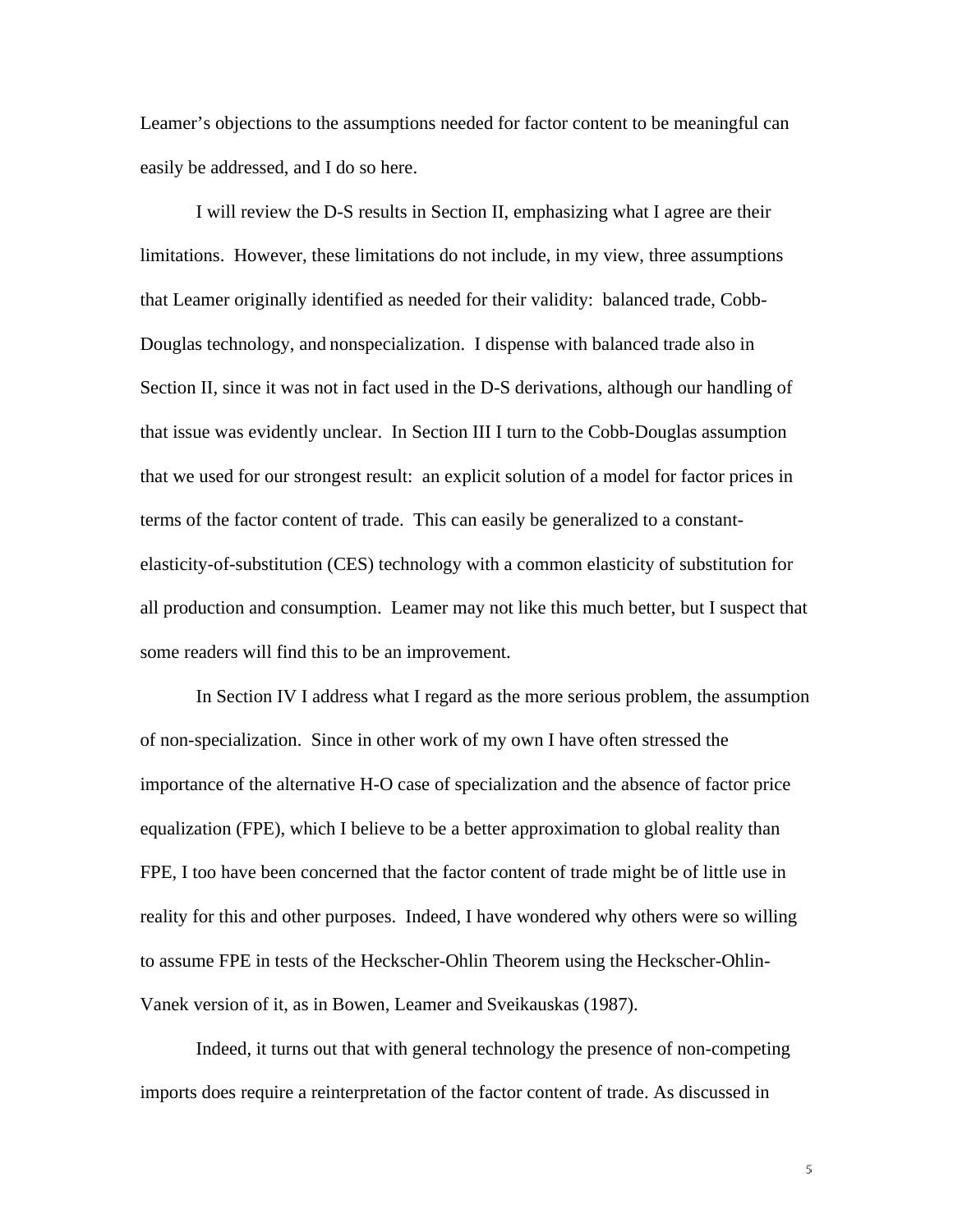Section II, without noncompeting imports trade itself is analogous, in terms of its effects on factor markets, to a change in factor endowments equal to the factor content of trade. However, with noncompeting imports trade has an additional effect that is analogous to a set of Hicks-neutral technological improvements enabling those noncompeting imports to be produced competitively at home. Since Hicks-neutral technological differences do not affect factor prices in a Cobb-Douglas world, it follows that the strong Cobb-Douglas result of D-S is valid after all with noncompeting imports. However, in other cases, including the CES case of Section III, inferences about factor markets from trade must take into account this additional and somewhat more complex effect of trade. In Section IV I first verify the relative-factor-price neutrality of Hicks neutral changes in technology, then examine what can be said about their effects with CES technology.

## **II. Factor Content and Factor Prices Revisited**

The D-S results all grew out of the following observation: Under standard assumptions of the H-O model plus nonspecialization, it is possible to reproduce any trading equilibrium for a country as an autarky equilibrium by simply changing the factor endowments of the country by the amounts of the factor content of trade, adding those factors that were net imported through trade and subtracting those that were net exported. It follows that any comparison between two trading equilibria can also be made between their two equivalent autarky equilibria. Therefore in particular, differences in factor prices between two trading equilibria that may in some sense be associated with differences in their trade can be inferred from the differences in factor prices that would arise in autarky from differences in factor endowments. This result can be useful to the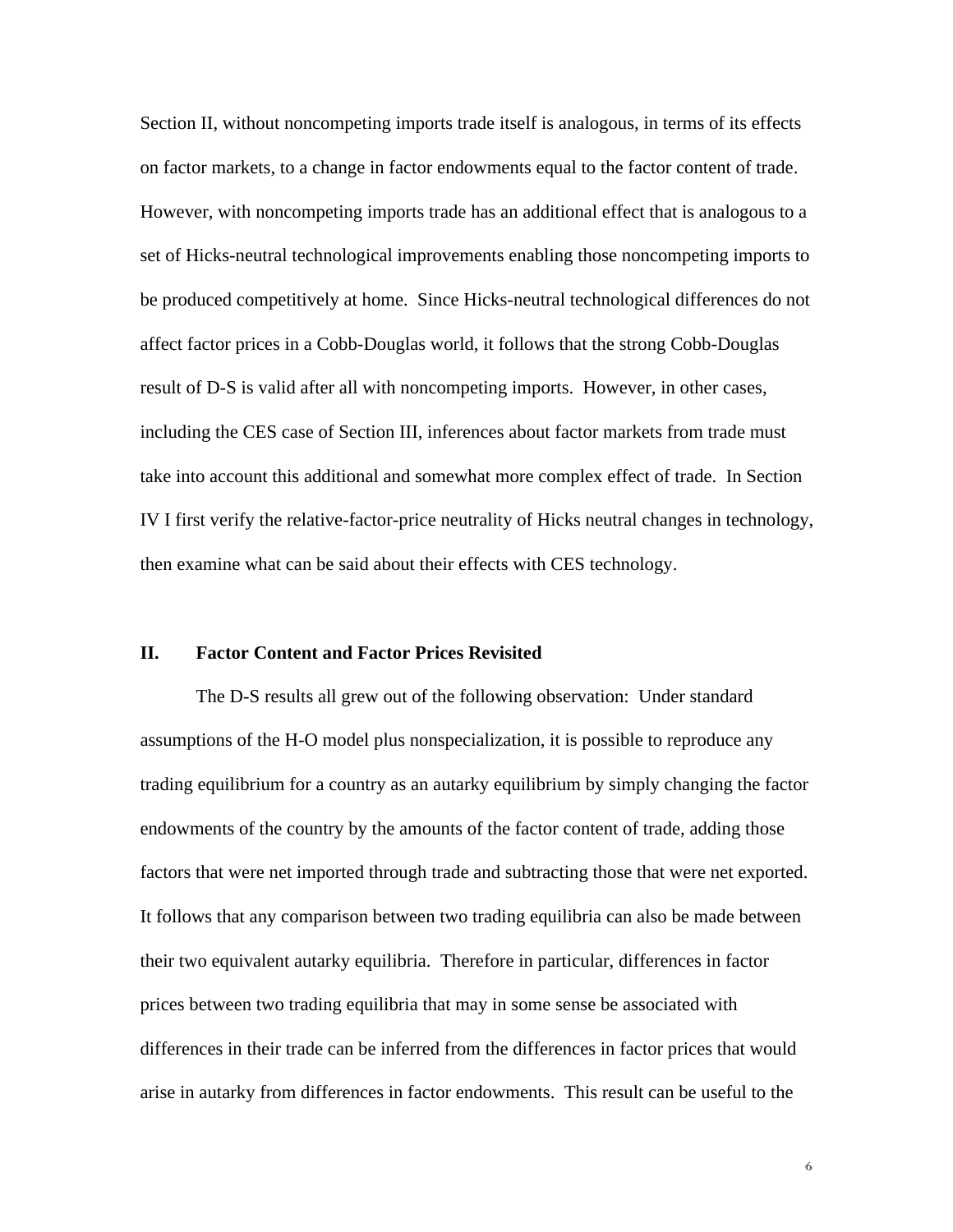extent that factor prices are systematically related to factor endowments. In D-S (1988) we derived one such very strong relationship for Cobb-Douglas technologies and preferences, a result that I extend below to CES technologies. We also derived a weaker correlation result for more general technologies.

One of Leamer's objections to the use of this result I strongly share. In comparing two trading equilibria of a country, there are many reasons why the quantities traded, and therefore the factor content of trade, may differ. To interpret a change in trade as some sort of outside force affecting a country is usually incorrect, and therefore to associate any changes in factor prices that may go with it as being caused by it is also incorrect. The changes in U.S. trade that occurred in the 1980s, for example, were undoubtedly the result of a whole host of causes, both internal and external to the U.S. Using the factor content of these changes in trade to infer what changes in factor markets were "due to" trade mistakenly attributes causation to trade, when it in fact was being caused to change by other forces.

Furthermore, as should be clear from the method of proving the D-S result just described, it is only true that factor content can be related to factor markets if we can hold other things constant, including domestic technologies, preferences, and factor endowments. Therefore, if any of these things were to have changed during the period of a change in trade that is being analyzed, perhaps even as their cause, the effects of these other changes on factor markets will not be captured by the factor content of trade. Therefore, only if trade has changed due entirely to forces other than these, such as changes in trade policy at home or abroad or changes only within the foreign economies,

 $\overline{\jmath}$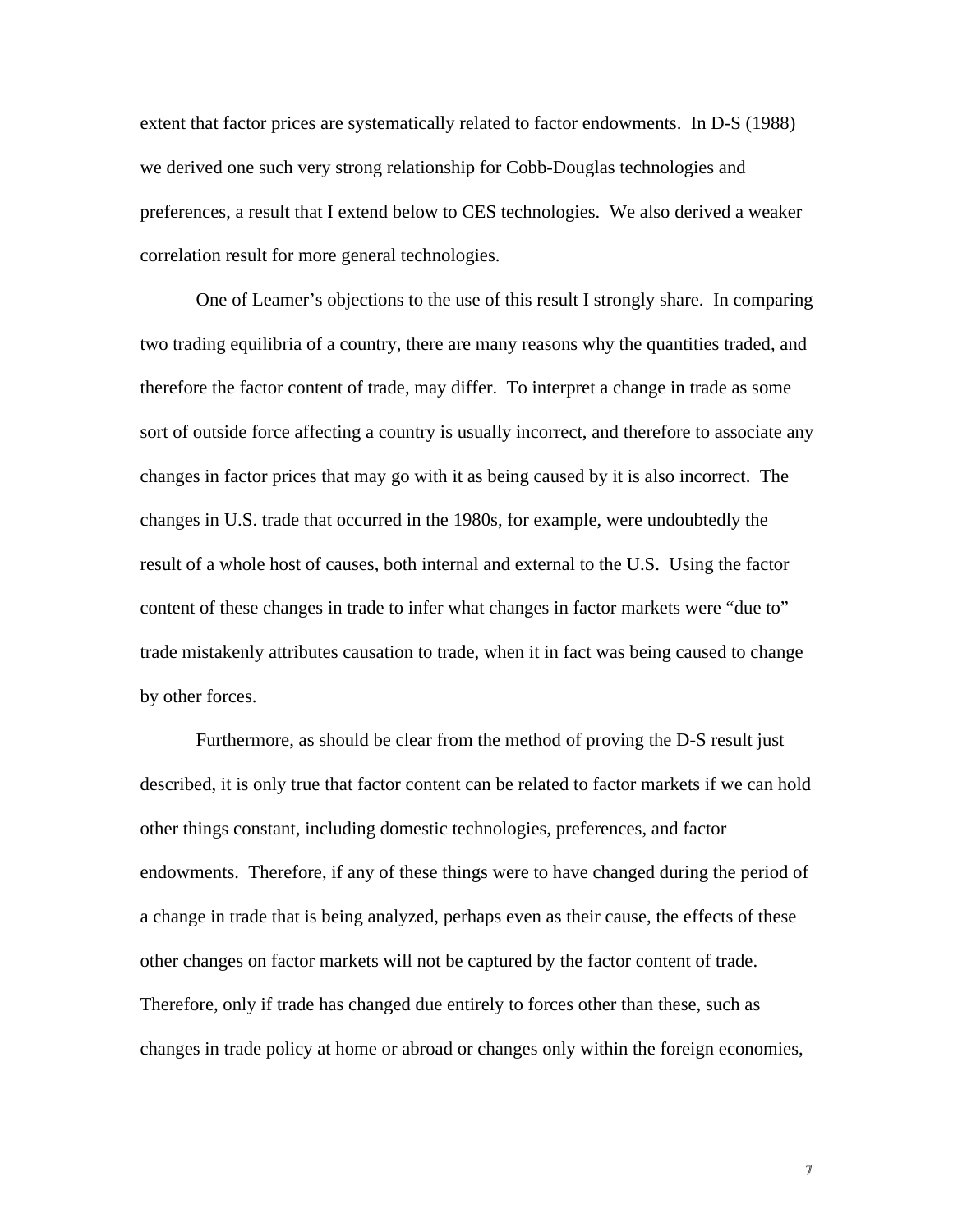may the factor content of trade, together with the D-S result, tell us something about the effects of those changes on domestic factor markets.

This does not, however, mean that the result has no meaning. Even for changes in trade that are caused by changes in domestic technology or other things held constant in the result, there remains an interpretation of the factor content of trade that is valid. Suppose that quantities of trade change for any reason. We may ask by how much factor prices would have changed differently if the changes in trade had been prevented by changes in domestic trade policy, and the D-S results give the answer. Thus regardless of whether actual changes in trade have been due to, say, reductions in tariffs, we may still ask how the economy would have fared differently had these changes been prevented by trade policy. If the changes actually *were* due to trade liberalization, then we will have captured the effects of that liberalization. But if they were due to any other causes, we will not have captured the factor market effects of those causes. Rather, we will have measured the factor market effects of accompanying those causes, whatever they may be, with trade policies to insulate any effects on quantities traded. Thus the factor content of trade does help us to answer a question. Whether it is one that anybody is asking is another matter.

Leamer objected that our result depended on trade being balanced. That is not the case, as we mentioned in a footnote. However, it may be useful to work through why this is true and what the meaning of the result is in the context of a changing imbalance of trade, as a way of illustrating what the result can and cannot say.

Suppose then that what has truly happened is that a small country has increased its expenditure on all goods, including both traded and nontraded, above its income,

 $\,$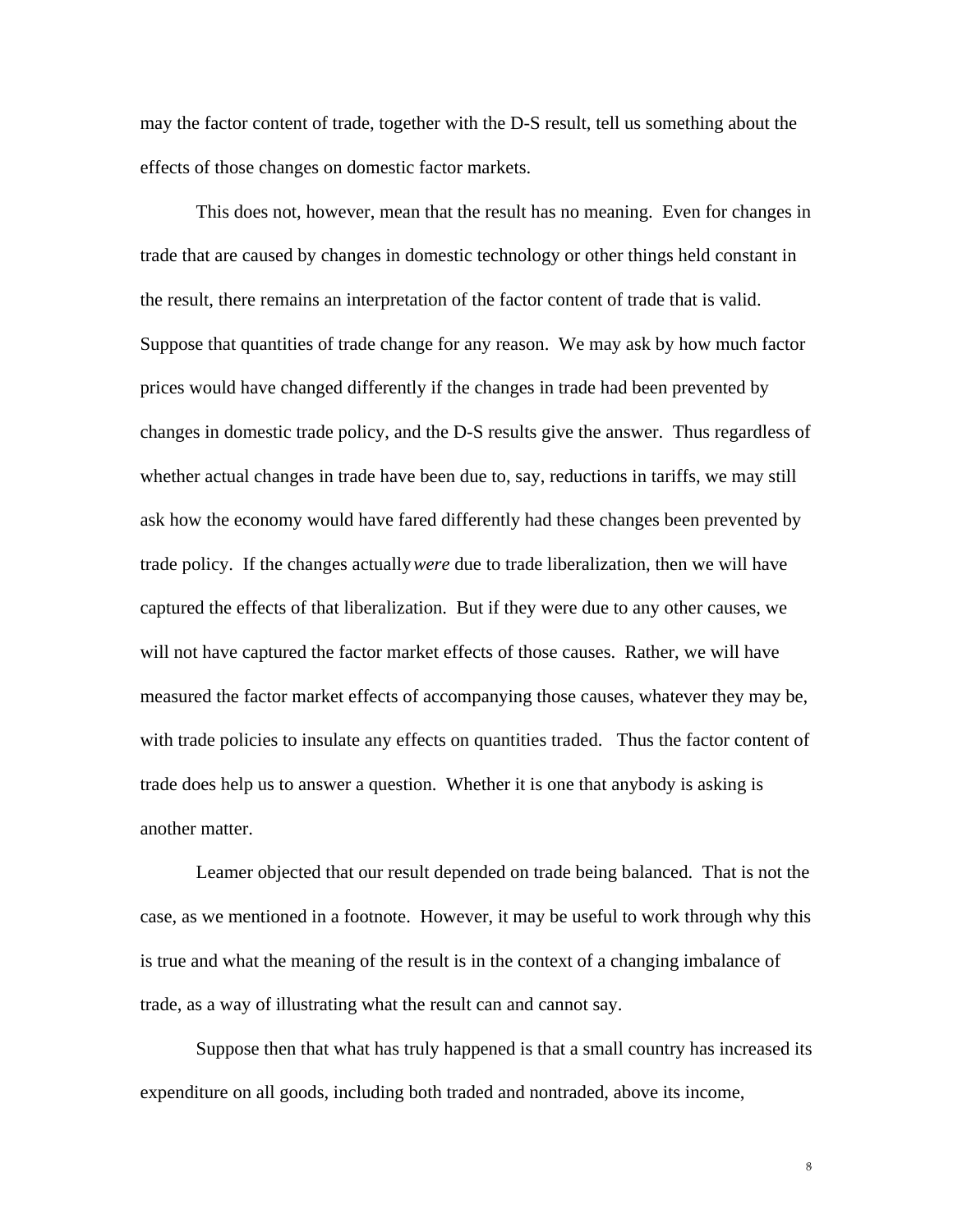financing the excess by borrowing from abroad. As discussed in Deardorff and Hakura (1995), since additional nontraded goods cannot be imported, the country's resources will shift into producing more nontraded goods, and these resources will be withdrawn from the traded sectors. It will therefore export less of its previous exports and import more of its previous imports, thus running the trade deficit that its increased expenditure makes inevitable.

The factor content of trade will also show this deficit, the country now importing more of some or all factors than it exports. Depending on the factor requirements of the traded goods, the factor content of trade may be suggestive of a change in relative factor prices according to the D-S result. But in fact, *factor prices have not changed at all*, as we know from FPE, so what can be the meaning of this result? The answer is this: these are the changes in factor prices that *would have occurred* if the increase in expenditure had been accompanied by, say, increased import tariffs and export subsidies sufficient to prevent any change at all in the quantities of trade. Of course, had the increase in expenditure been accompanied by such policies, domestic prices would have changed and we would indeed have seen changes in factor prices. The factor content of trade turns out to be a tool for inferring what these changes would have been.

#### **III. A CES Specification**

I turn now to an extension of the strongest D-S result. This was a simple formula relating factor prices and the factor content of trade under the assumption that all production functions as well as preferences are Cobb-Douglas. Specifically,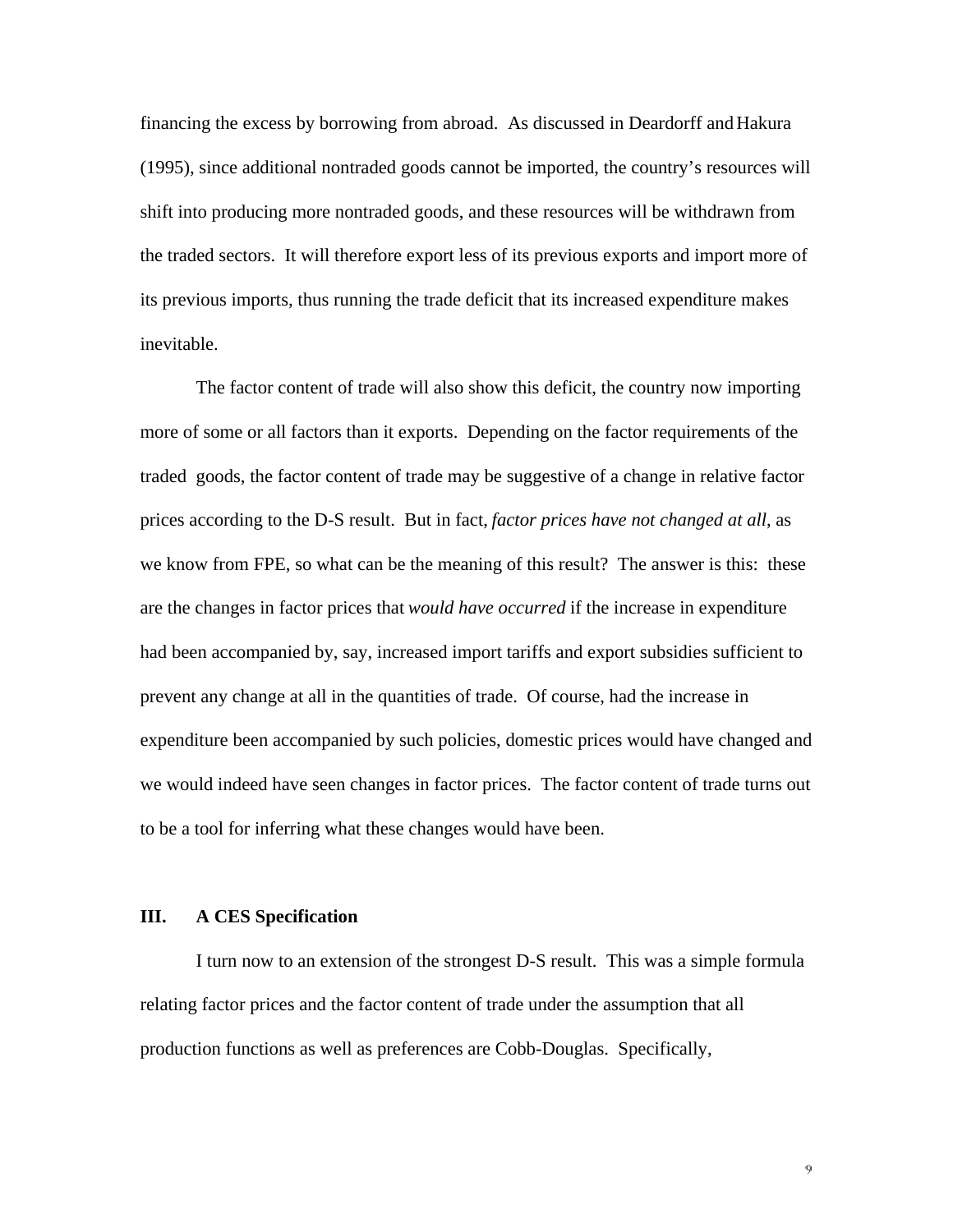**D-S Proposition 2.** If a country's preferences and technologies are Cobb-Douglas and identical in two trading equilibria for which factor endowments are also identical, then if prices are normalized to equate total expenditure to unity in both equilibria, then

$$
\frac{w_i^2 - w_i^1}{w_i^1} = \frac{S_i^2 - S_i^1}{B_i^2}
$$

for every factor *i*. Here, *w* is the price of the factor, *S* is the net amount of that factor embodied in the country's trade, and *B* is the amount of that factor embodied in consumption (assumed equal to final demand).

The rationale for this result is simply that factor prices depend in autarky on

supply and demand for factors, and with Cobb-Douglas technologies and preferences, the economy is equivalent to one in which factors are demanded directly for consumption, also with Cobb-Douglas preferences. Thus with appropriate normalization the demand for factors has unit elasticity, and demand can be inverted to yield equilibrium factor prices that also depend unit-elastically on factor quantities. Not surprisingly, perhaps, a world of common-elasticity CES technologies and preferences will be almost equally well-behaved.

Suppose, then, an autarkic, representative-consumer economy in which goods  $x_i$ ,  $j = 1, \ldots, n$  are consumed and enter a CES utility function,

$$
U = \left(\sum_{j} a_{j} x_{j}^{\rho}\right)^{\frac{1}{\rho}}
$$
 (1)

where  $a_i > 0$  are parameters determining (but not equal to) expenditure shares and  $\rho$  is related to the elasticity of substitution,  $\sigma > 0$ ,  $\rho = \frac{\sigma}{\sigma}$  $> 0, \rho = \frac{\sigma - 1}{\sigma} < 1.$  Goods are produced from *m* 

factors, *i*, also with CES production functions with elasticity  $\sigma$ :

$$
x_j = \left(\sum_i b_{ij} v_{ij}^\rho\right)^{\frac{1}{\rho}}
$$
 (2)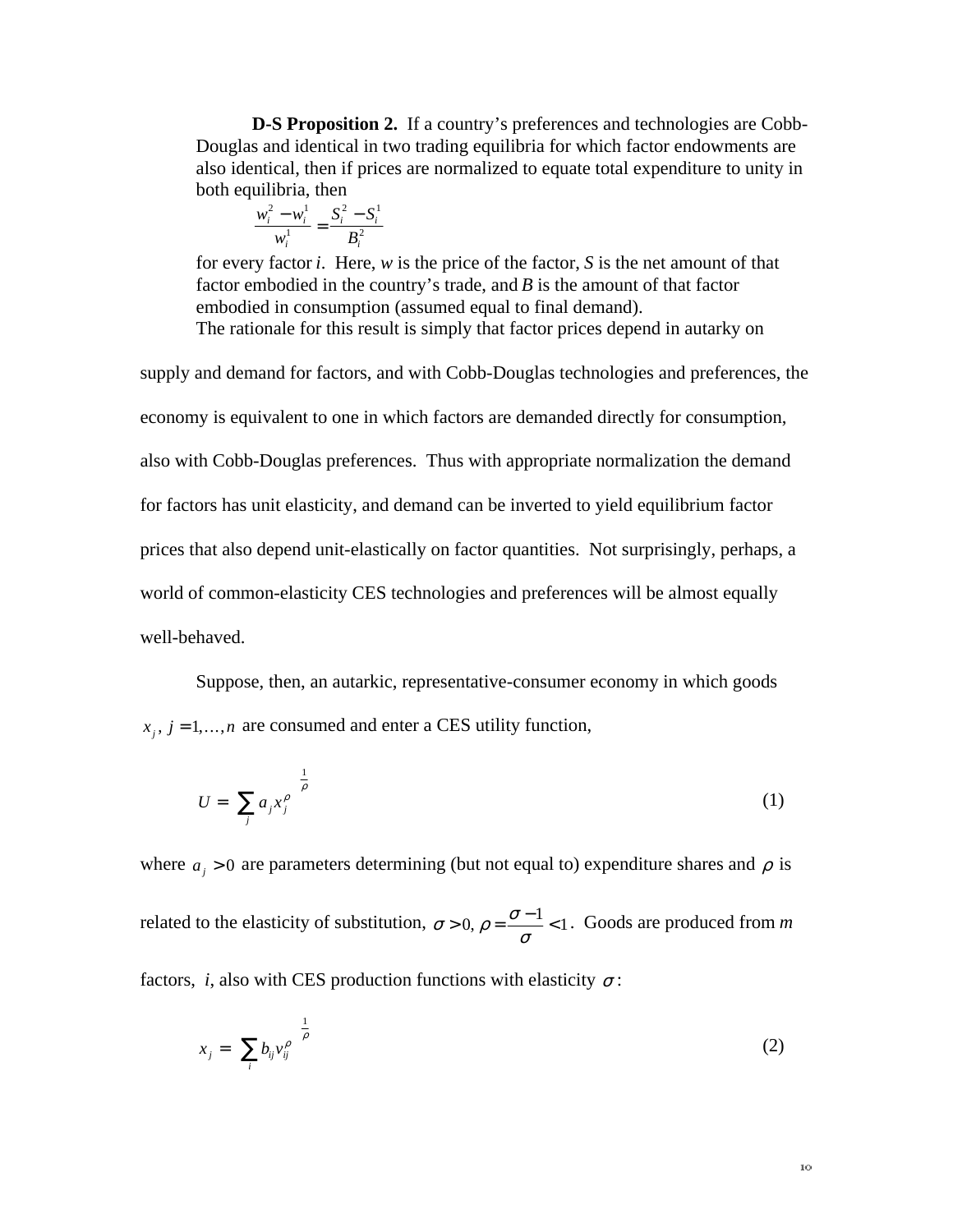where  $v_{ij}$  is the amount of factor *i* used in producing good *j*, and  $b_{ij} \ge 0$  are parameters that permit arbitrary (but non-reversing, since industries share identical elasticities of substitution) factor intensities.

Define total demand for a factor,  $v_i$ , as

$$
\sum_{j} v_{ij} = v_i, \tag{3}
$$

and define national income, *Y*, as

$$
\sum_{i} w_i v_i = Y. \tag{4}
$$

By choosing  $x_j$ ,  $v_{ij}$ , and  $v_i$  to maximize (1) for given  $w_i$  and *Y*, we can derive demands for factors that can in turn be equated to their supplies to derive equilibrium factor prices.

Substituting (2) into (1) and (3) into (4), the maximization problem becomes one of selecting factor inputs only:

$$
\max_{v_{ij}} U = \left[ \sum_{j} \sum_{i} c_{ij} v_{ij}^{\rho} \right]^{\frac{1}{\rho}} \quad \text{where } c_{ij} = b_{ij} a_{j}
$$
 (5)

$$
\text{subj. to} \qquad \sum_{i} \sum_{j} w_i v_{ij} = Y \tag{6}
$$

This is a conventional CES demand problem, and the solution is equally conventional:

$$
v_{ij} = \frac{Y}{w_i} \left( \frac{\frac{\sigma}{c_{ij}^{1-\sigma}w_i}}{\left[ \sum_{i'} \sum_{j'} c_{ij'}^{\sigma} w_{i'}^{1-\sigma} \right]^{1-\sigma}} \right)^{1-\sigma}.
$$
\n(7)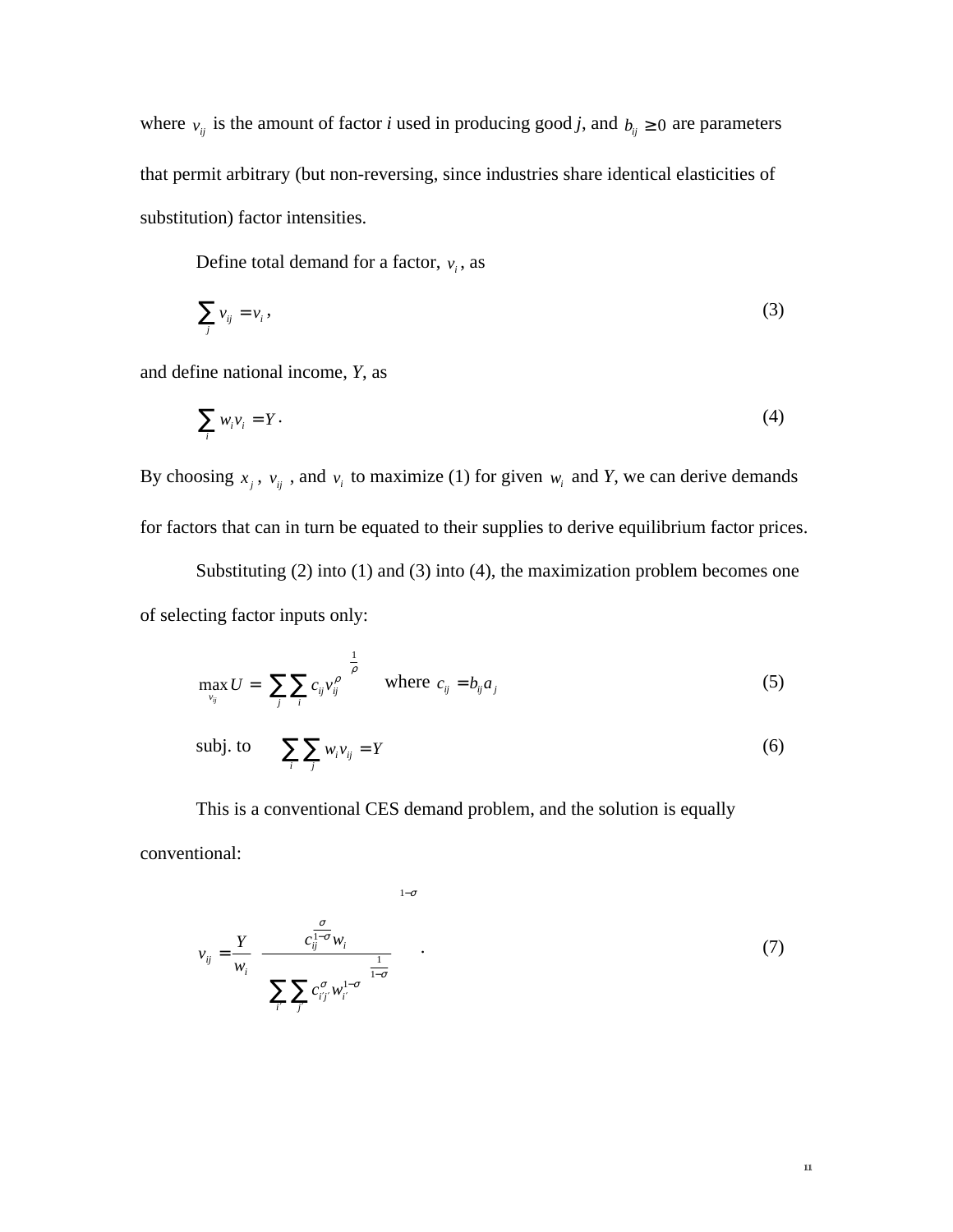That is, demand for a factor input departs from the Cobb-Douglas case  $(Y/w_i)$  by a term comparing the wage of factor *i* to a CES index of the wages of it and all other factors. Defining that index as

$$
I = \left[ \sum_{i} \sum_{j} c_{ij}^{\sigma} w_{i}^{1-\sigma} \right]^{\frac{1}{1-\sigma}}
$$
(8)

we can sum the  $v_{ij}$  to get total factor demands

$$
v_i = \sum_i v_{ij} = C_i \frac{Y}{w_i} \left(\frac{w_i}{I}\right)^{1-\sigma}
$$
\n(9)

where

$$
C_i = \sum_j c_{ij}^{\sigma} \,. \tag{10}
$$

If we now also normalize factor prices so that *I*=1, then factor demands depend very simply on their respective factor prices:

$$
v_i = C_i Y w_i^{-\sigma}.
$$
\n<sup>(11)</sup>

In equilibrium these factor demands must equal factor supplies,  $\bar{v}_i$ , and we can solve for equilibrium factor prices,  $\tilde{w}_i$ , as

$$
\widetilde{w}_i = \left(\frac{\overline{v}_i}{C_i Y}\right)^{\frac{1}{-\sigma}}.\tag{12}
$$

Thus, in a CES world, autarky factor prices vary with respect to factor endowments with an elasticity  $-1/\sigma$ . It follows, using the same argument as in D-S, that factor prices in different trading equilibria with different factor contents of trade but identical preferences, technologies, and factor endowments will display an elasticity  $-1/\sigma$  with respect to the factor content of trade relative to endowments. Thus the Cobb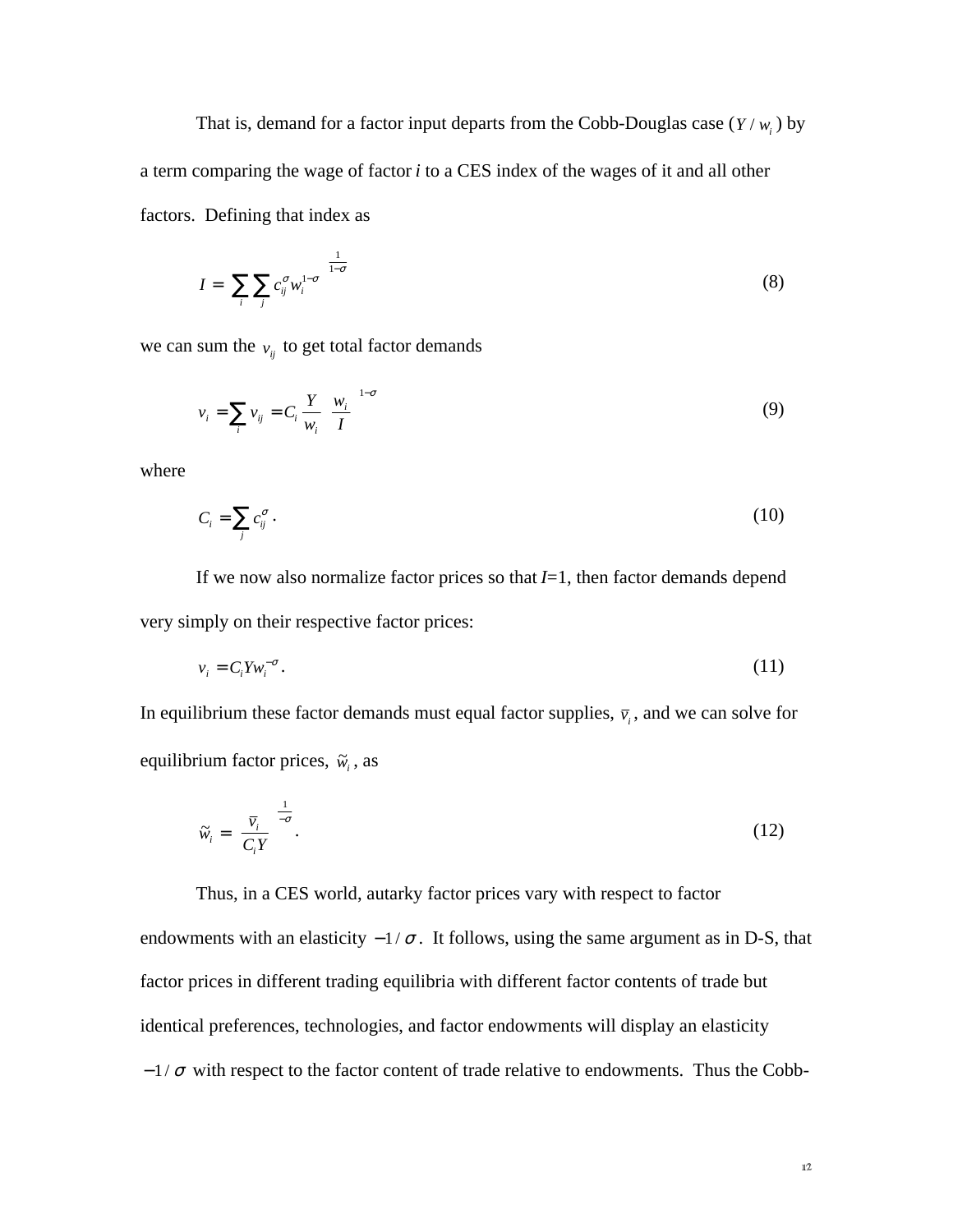Douglas case of D-S was special, but not unique in permitting a strong relationship between factor prices and factor content of trade.

Of course, even this CES world is very special, since I have assumed the same elasticity of substitution in all production and utility functions. Without that, things would not be nearly so simple, and probably not worth working out in tedious detail. However, the general point is that an autarky economy behaves like a consumer indirectly demanding factors for input to a utility function, and the resulting quantities of factors demanded must depend on factor prices in conventional ways. It follows that the equilibrium factor prices must also depend, in conventional but perhaps very complex ways, on factor quantities, and therefore that these factor prices are also related to the factor content of trade.

## **IV. Noncompeting Imports**

The D-S result depends heavily on the assumption that all imports are capable of being competitively produced within the country. With that assumption, the factors that would be needed to produce them (their factor content), if they were added to the country's endowments, would not only make it possible to produce them at home with available factors and without changing other outputs. It would also, under the other usual Heckscher-Ohlin assumptions, cause that additional production to be an equilibrium outcome.

Noncompeting imports interfere with that reasoning. Suppose that some imports cannot be produced at home with the available technology and at existing factor prices without making a loss. That is the factors needed to produce a dollar's worth of these

 $1\overline{3}$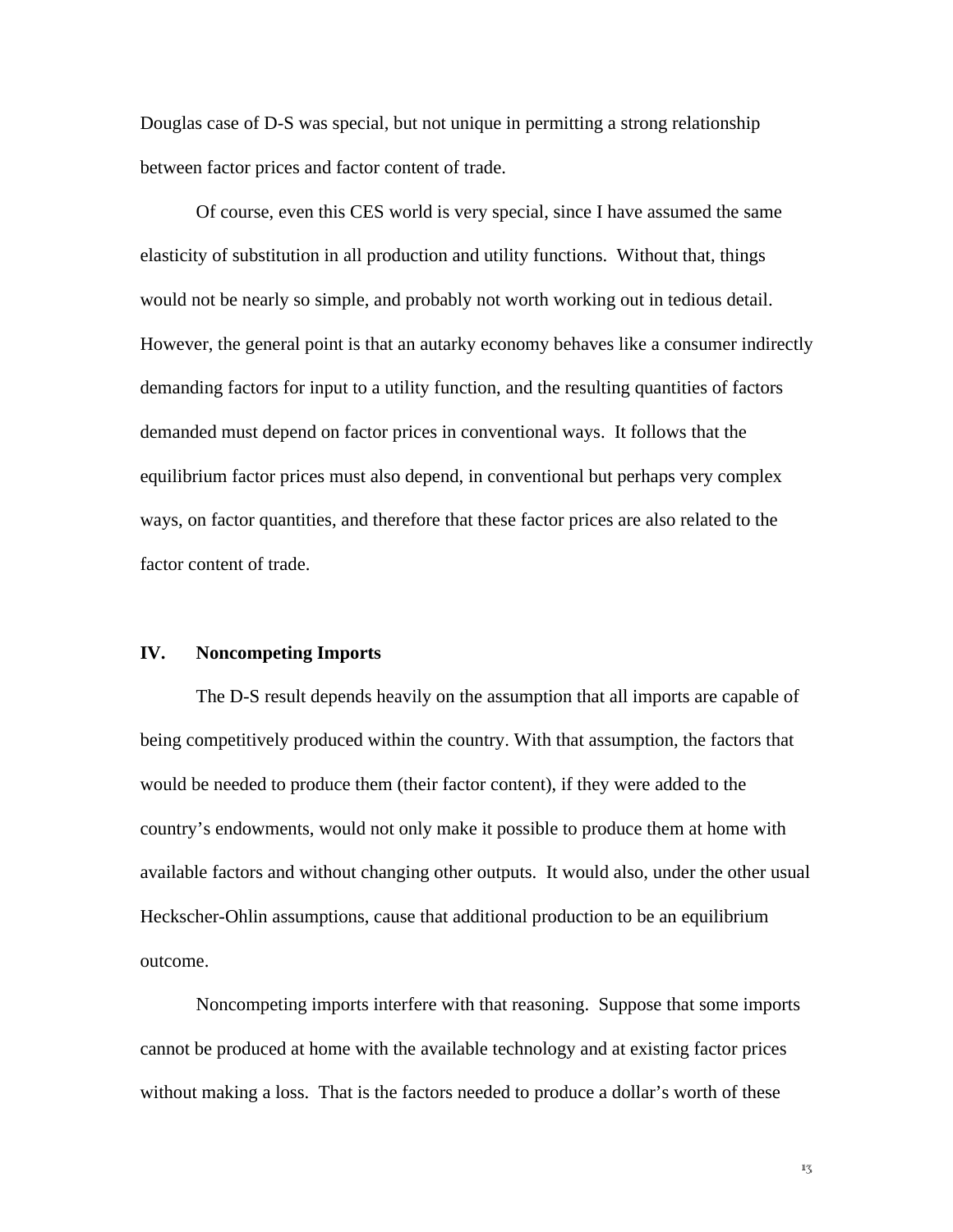imports cost more than a dollar. Then if we interpret that bundle of factors as the factor content of those imports and imagine adding them to the country's endowment, while it will become physically possible to produce them, that production will not happen in a competitive non-distorted economy. The factor content of those imports, if added to endowments, would be used for something else.

Of course it is unlikely that there is now only one possible definition of factor content. Unless there are distortions elsewhere in the world, the imports are almost certainly actually being produced with a different bundle of factors than would be used domestically. The foreign producers may be using less of all factors due to a superior technology, or they may just be using a different factor mix that costs less for them, though it would not for us, because factor prices are unequal. Either way, we could use that different bundle of factors to measure the factor content of the imports, but that would not help. Those factors either would not be sufficient to replace the imports with domestic technology, or they could do so but not at minimum cost.

In short, as far as I can see, there is no definition of the factor content of trade that we can apply to noncompeting imports that will allow us to replicate in autarky all other aspects of a trading equilibrium and thus move on to the other D-S results. That is one of Leamer's (1996) major criticisms, and I take it to heart. There are many trade economists who often seem more than willing to assume a world of complete factor price equalization, all the world in a single diversification cone, where noncompeting imports do not exist. But I have always felt that FPE provides a poor approximation to the world of many diverse countries in which we live, and if asked to choose between FPE and, say,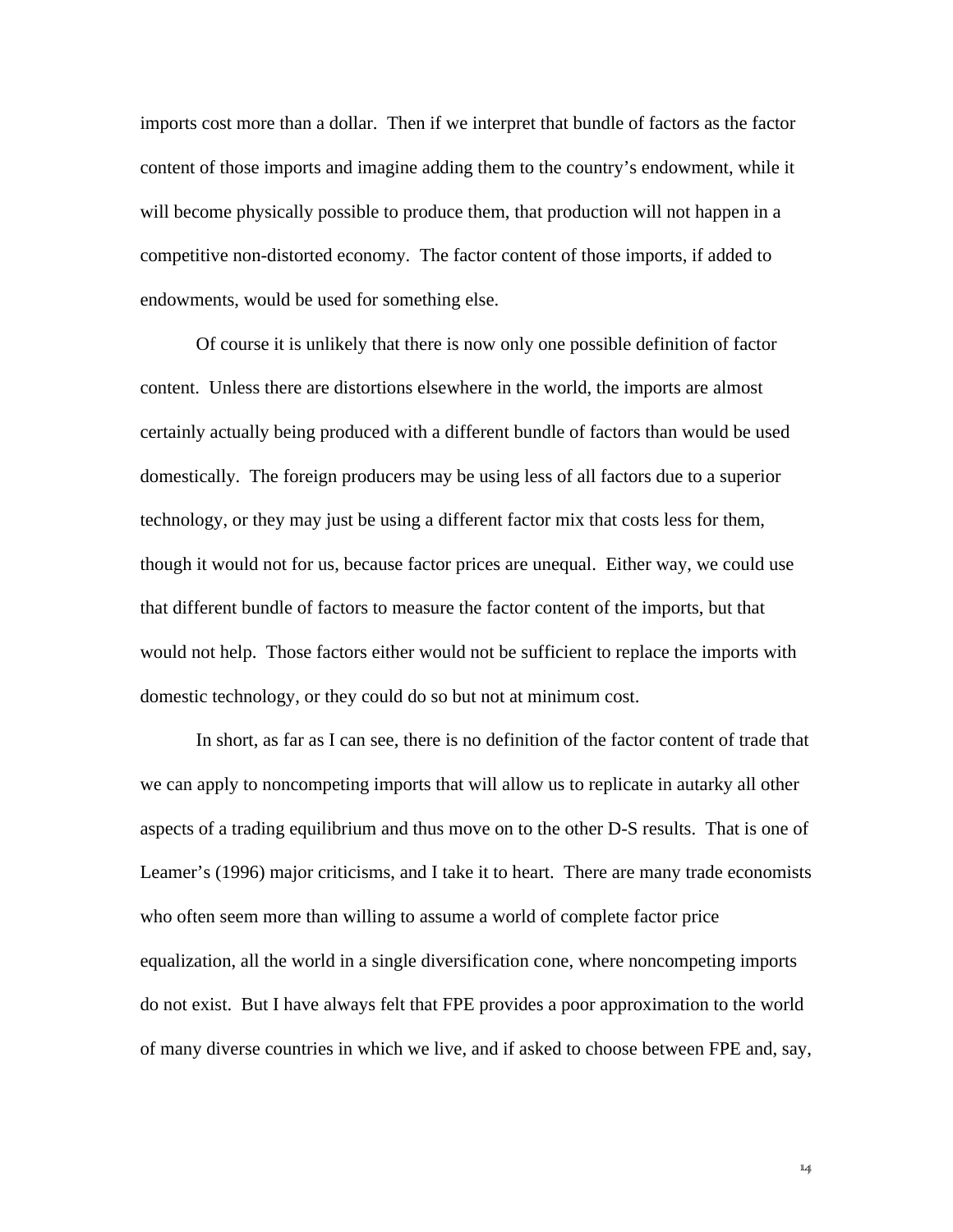a world of two diversification cones and sets of factor prices as my favorite false model of the world economy, I would choose the latter. In that world, the D-S result does not hold.

Let me suggest, however, a simple alternative result that does hold. Suppose as our experiment we imagine changing not just factor endowments but also technology in constructing our equivalent autarky equilibrium. That is, suppose that instead of imports we give a country a Hicks-neutral technological improvement sufficient for it to break even producing the imports, and then also, as before, give it the factors needed to produce the imports with that technology. Now, as in the case of only competing imports, we are able to reproduce the trading equilibrium with an equivalent autarky equilibrium. And when we move from one trading equilibrium to another with both different factor content of trade and possibly with different noncompeting imports, that will be equivalent to a combined change in both factor endowments and technology. To the extent that we can infer factor price changes from these two exogenous changes in autarky, then we will also be able to infer factor price changes from changes in factor content of trade together with some information about noncompeting imports.

This may seem an awkward and pointless exercise, but I will suggest that it is not. First, just thinking about trade in this way reminds us of something that we have long known, but often forget. In a general Heckscher-Ohlin world and even beyond, trade along the lines of comparative advantage serves two purposes. It allows a country to consume what it has not the factor endowments to produce, and also what it has not the technology to produce itself. Imports, therefore, are equivalent not only to proxy factor inputs but also to proxy technology as well, or at least that is the case when those imports are noncompeting.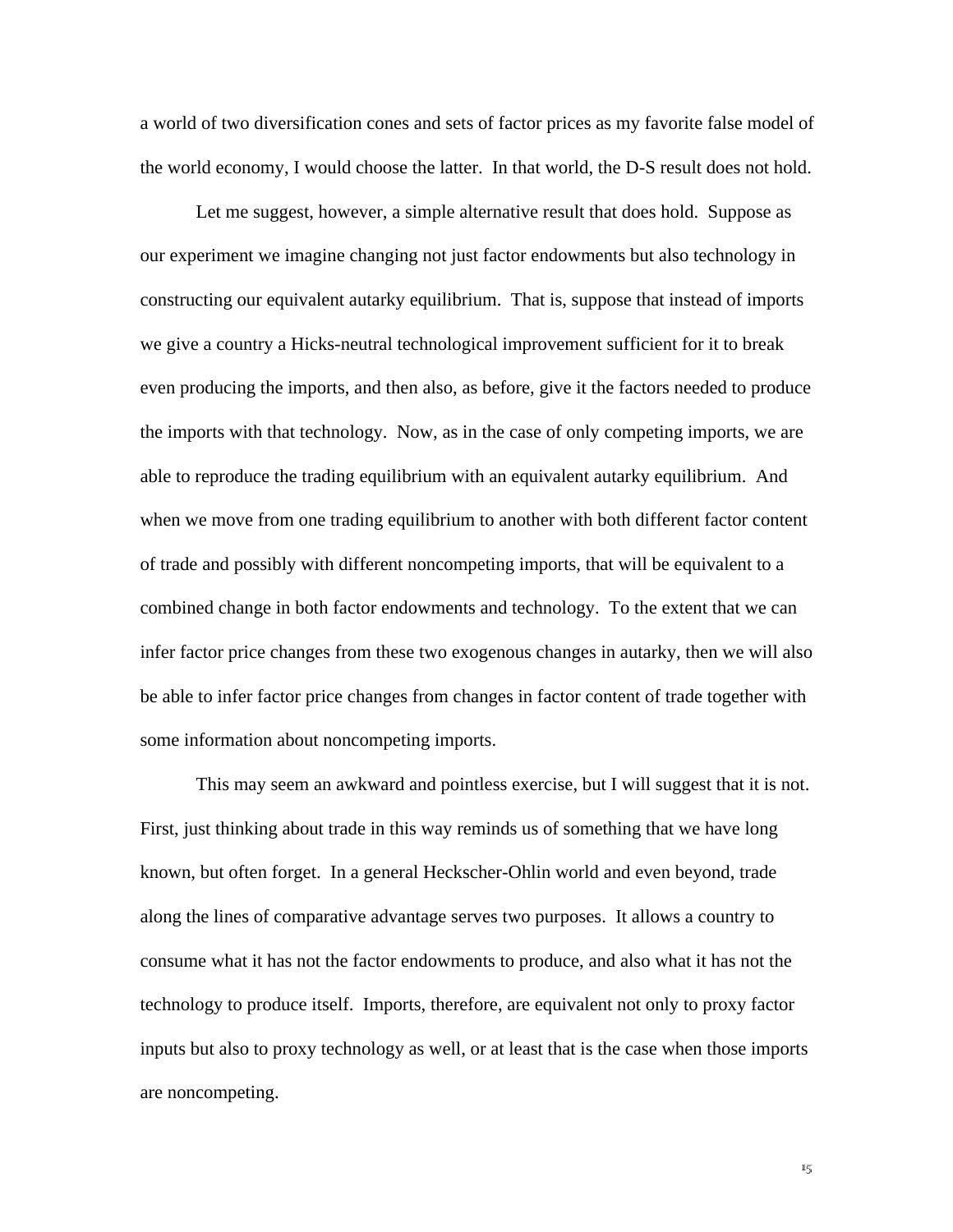When discussing the gains from trade, many of us fondly quote Ingram's parable of a new and wildly popular technology that turns out to be just international trade, and we use it to explain why the welfare effects of trade are no less desirable than the welfare effects of technological improvement. But the parable extends beyond just the gains from trade to all other effects of trade as well, including the effects on factor prices. Recognizing that imports are equivalent to a combined transfer of both factors and technology helps to remind us of that fact.

The next question is whether this does us any good. The surprising answer is yes, a great deal, at least in one special case. Consider the effects of a Hicks-neutral technological change in a Cobb-Douglas economy of the sort underlying D-S's Proposition 2. In such an economy, each factor's share of national income is fixed, and will not change in response to any and all Hicks-neutral changes in preferences or technology. All factors will gain, of course, but if factor endowments do not change they must gain in the same proportion.

So it turns out that D-S Proposition 2 is valid after all, even in the presence of noncompeting imports. The reason is that now trade is equivalent to a combination of a change in autarky factor endowments equal to the factor content of trade together with a set of Hicks-neutral technological improvements that would make it efficient to produce all noncompeting imports at domestic factor prices. The equivalent change in endowments has the effects on factor prices given by D-S Proposition 2, while the technological improvement causes no further change in relative factor prices. The argument also clarifies how factor content of noncompeting imports should be measured: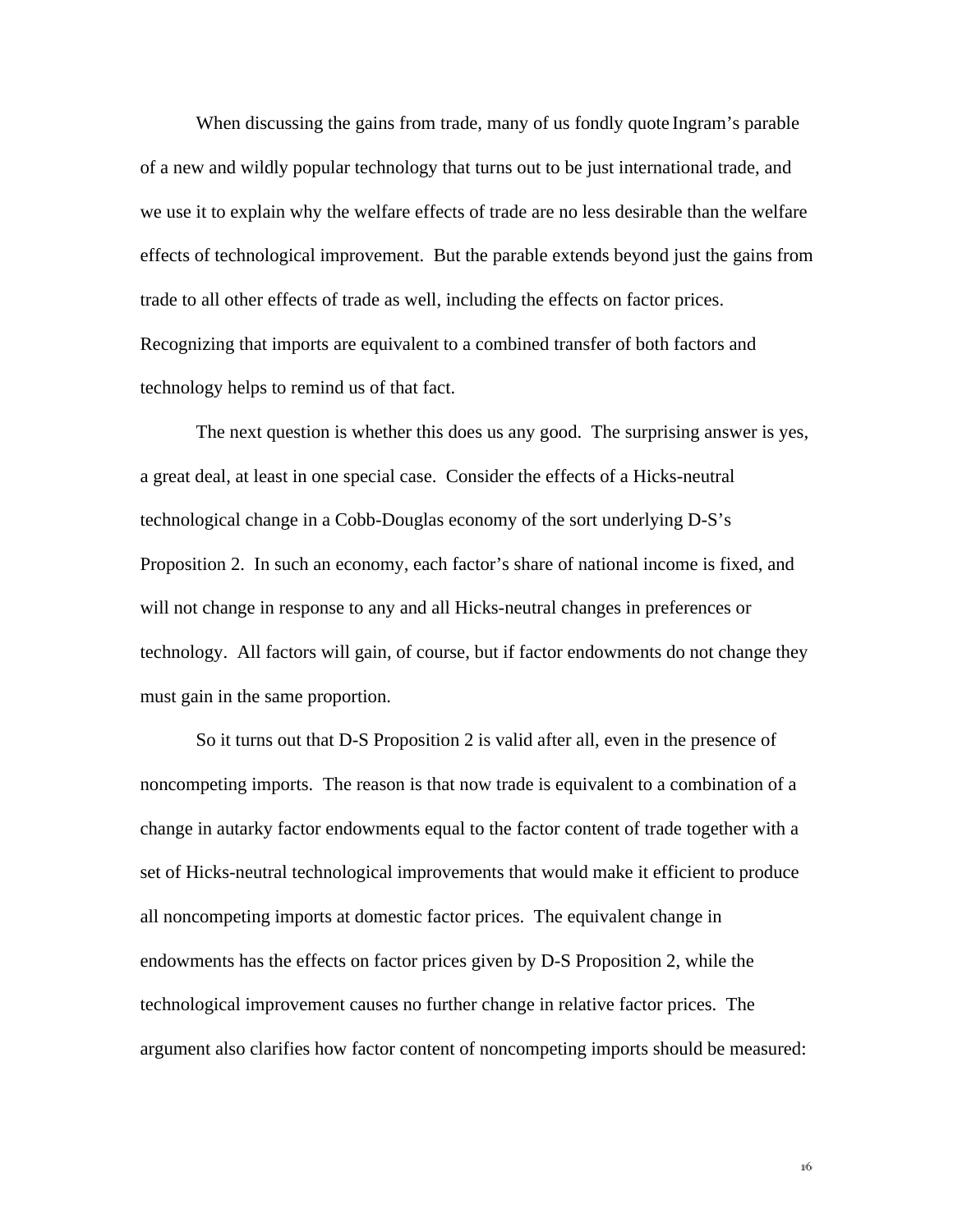as the least-cost factors needed to produce them at domestic factor prices *after* a Hicksneutral improvement makes them competitive.

What if we do not have Cobb-Douglas technologies? Then the noncompeting imports really do matter, and in ways that could get rather complicated. But they are not hard to understand, and not necessarily hard to deal with. I will consider only a simple case for illustration.

Suppose the CES world that was discussed in Section III, and suppose only a single noncompeting import, *X*. What are the effects on factor markets of a Hicks-neutral technological improvement for producing *X*? The improvement will make *X* cheaper, and increase demand for it. But whether expenditure on it (and on the factors to produce it) will expand on contract depends on the elasticity of substitution,  $\sigma$ . If substitution is elastic,  $\sigma > 1$ , then demand for the good will expand more than price has fallen, expenditure will rise, and that increased expenditure will be passed through to the markets for whatever factors the good employs, altering their prices as well. If substitution is inelastic, the reverse will hold. Only if the elasticity is one, the Cobb-Douglas case already mentioned, will there be no effect on factor markets.

Therefore, for example, if we wish to compare factor prices in two trading equilibria that differ in their factor content of trade and also in the presence of a new noncompeting import, *X*, in the new equilibrium, then in addition to the effects of factor content that we explored in Section III, we should also account for the technological improvement that the new noncompeting import represents. For example, if  $\sigma > 1$  and X is, say, skill intensive, then we expect a larger increase in the relative wage of skilled labor than we would have predicted based on factor content alone.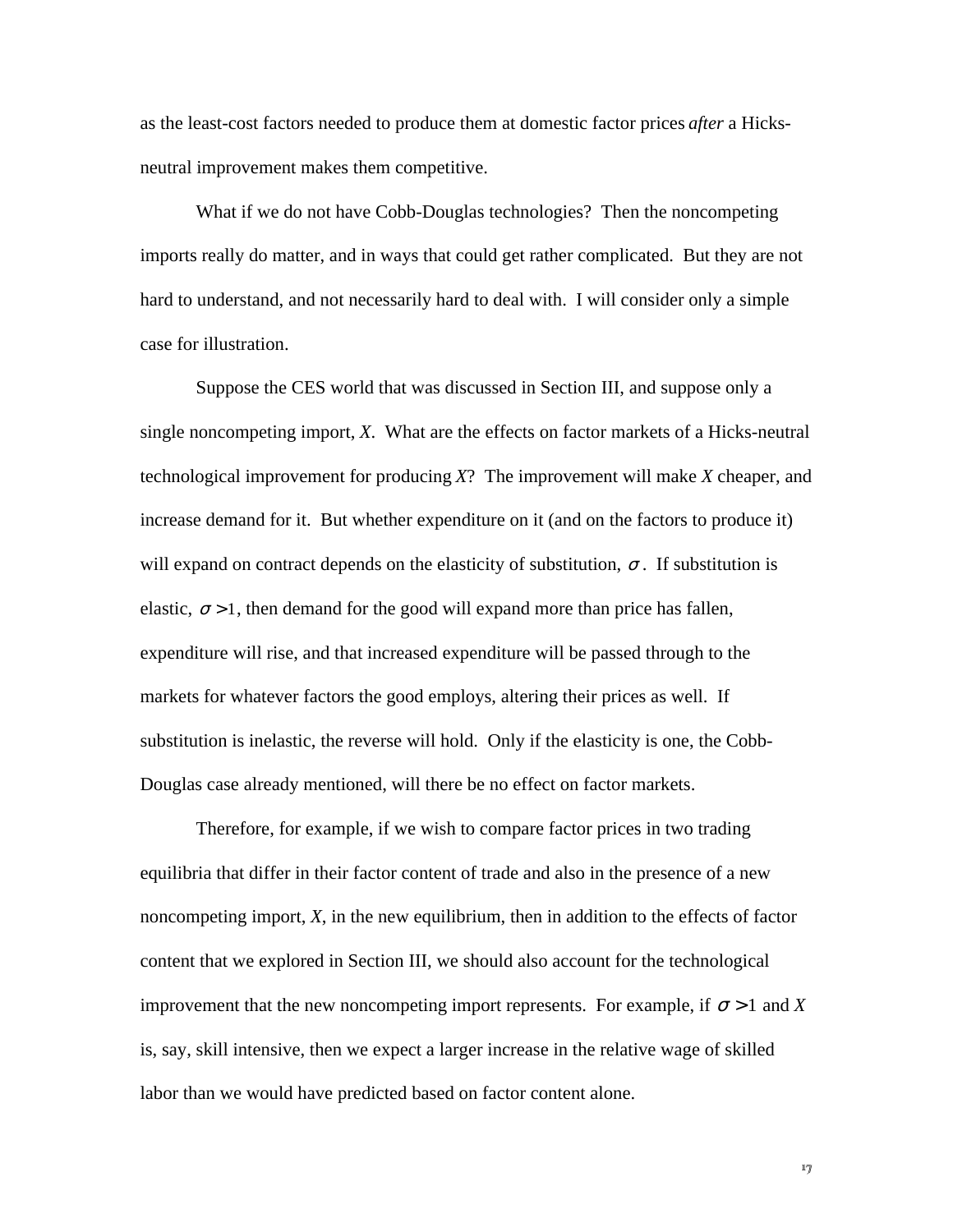There are also a number of cases, in addition to the Cobb-Douglas case, where we do not have to do anything. If our two trading equilibria do have noncompeting imports but they are the same ones, and if the size of cost reduction needed to make them competitive is unchanged, then they do not matter for relative factor prices. Or, if there are many changes in noncompeting imports but their average factor intensity is the same as that of the economy as a whole, then again we can ignore them since their effects will cancel out.

This is not to say that these cases are at all likely, however. To take perhaps the simplest and most basic example from the Heckscher-Ohlin model, consider the effect of trade (as compared to autarky) on factor prices for a small two-sector economy that is completely specialized in the skill-intensive good. The unskill-intensive good is its noncompeting import. If we were to measure its factor content of trade we would find, of course, that it exports skill and imports unskill, and we might use the D-S result to infer (correctly, in terms of sign) that trade has lowered the relative wage of unskilled labor compared to autarky. If this is a CES economy with elasticity, say, three, we might even use the result of Section III to calculate the size of this decline by measuring the factor content, comparing it to endowments, and using the elasticity 1/3. But because of the noncompeting import, this would be wrong. The noncompeting import of the unskillintensive good has also had the effect of a Hicks-neutral technological improvement in producing it, of a size that depends on just how cheap it is on the world market. Since demand is elastic, that improvement corresponds to an increase in demand for unskilled labor along with the increase in supply represented by its factor content. Therefore the appropriate price of unskilled labor should be higher. In this case, the presence of the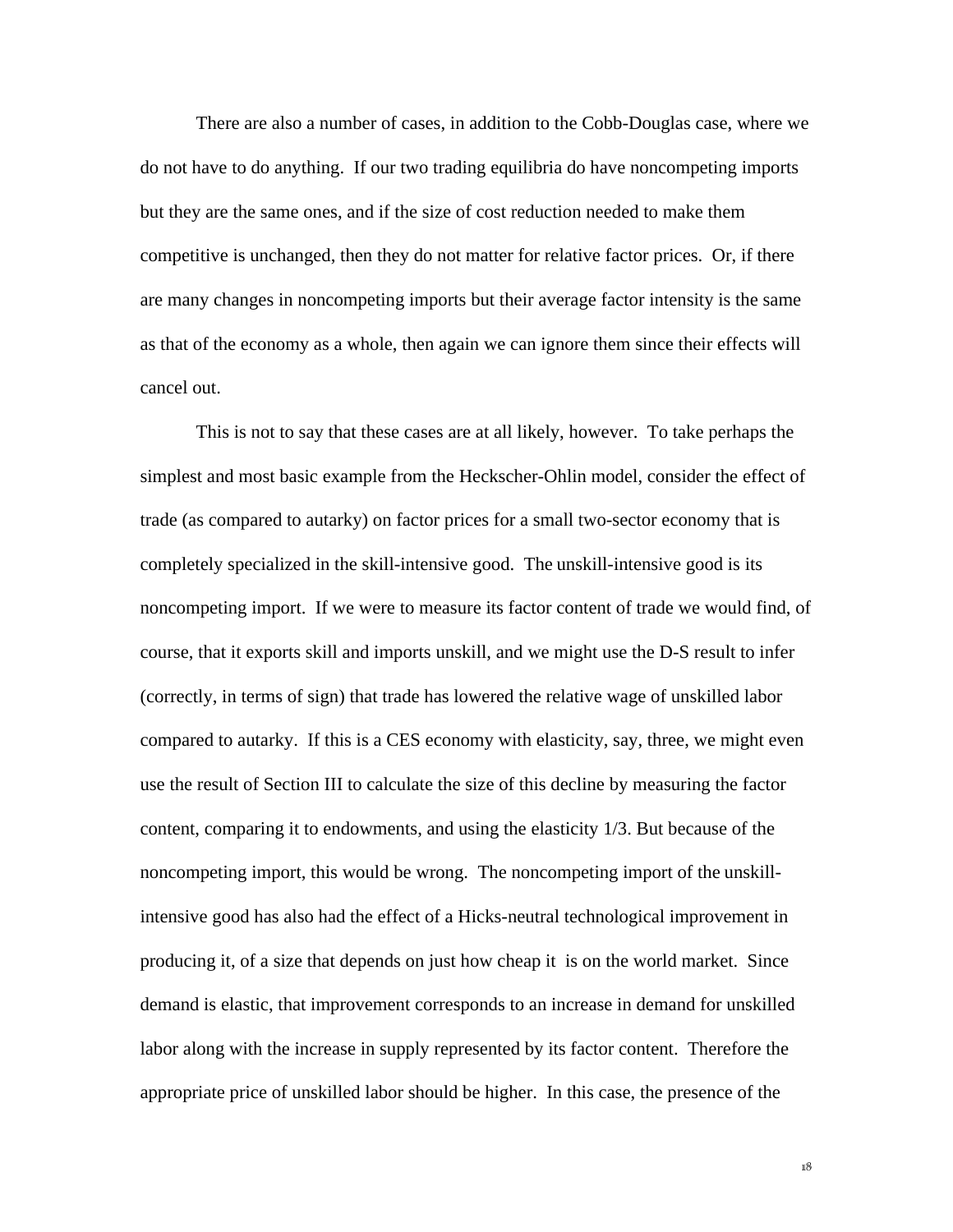noncompeting import has caused us to overstate the change in factor prices using just the factor content of trade.

## **V. Conclusion**

Is the factor content of trade of any use? I think so. It must be used with careful attention to both the questions that answers, and to the assumptions needed for it to provide correct answers. These assumptions are not trivial, but they are not quite as special as may be alleged, and one can understand and deal with the biases that departures from these assumption entail.